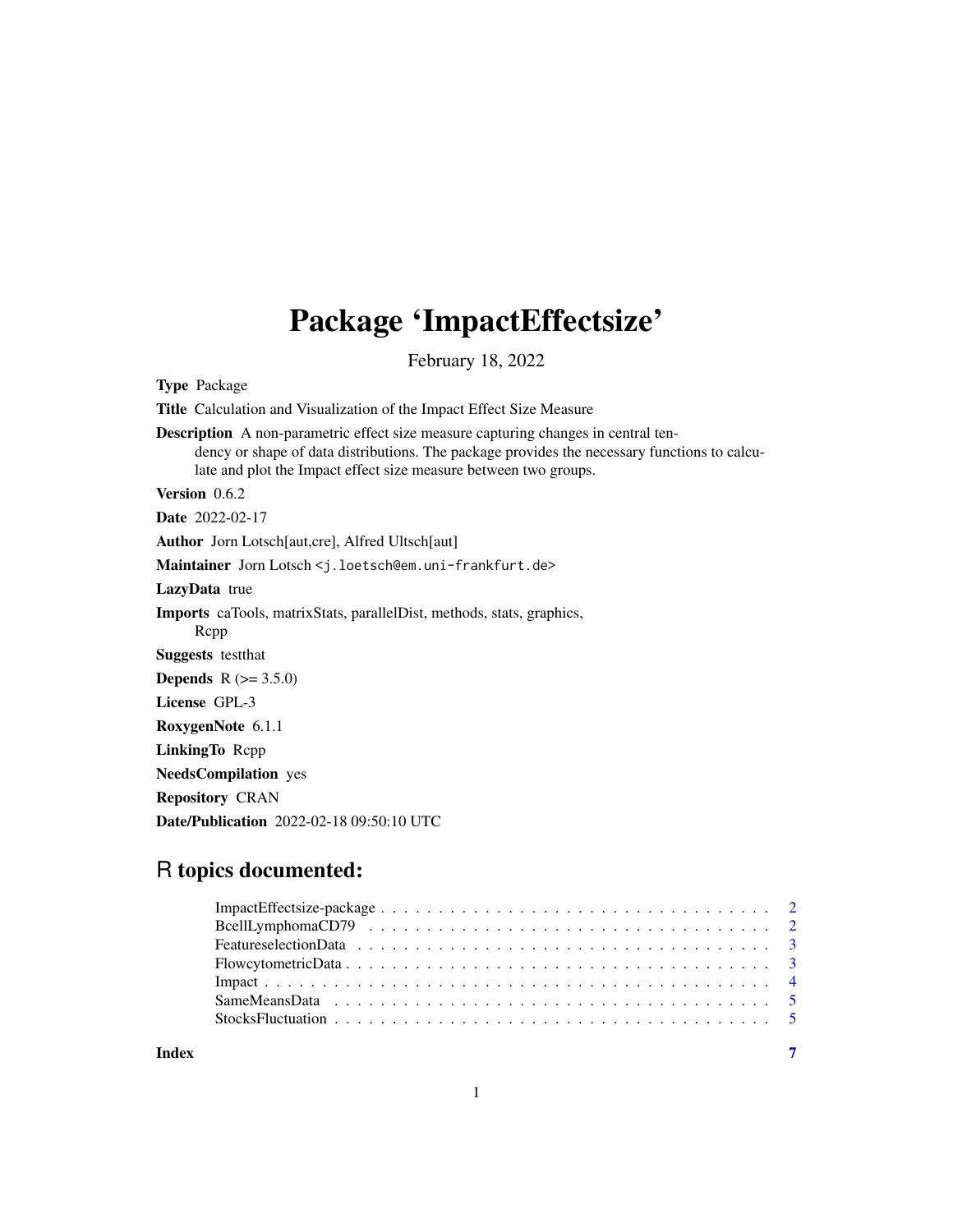<span id="page-1-0"></span>ImpactEffectsize-package

*ImpactEffectsize-package*

#### Description

Calculation and visualization of the Impact effect size measure. A non-parametric effect size measure capturing changes in central tendency or shape of data distributions for feature selection preceding machine-learning. The package provides the necessary functions to calculate and plot the Impact effect size measure between two groups.

#### References

Lotsch, J., and Ultsch, A. (2019): Impact – An R Package for calculation and visualisation of the Impact distance and data distribution-shape based effect size measure.

BcellLymphomaCD79 *Example data of bimodal CD79 expression.*

#### Description

Data set of CD79 expression in patients with B lymphoma (class 1) and in controls (class 2).

#### Usage

```
data("BcellLymphomaCD79")
```
#### Details

Size 258429 x 2 , Dimensions 1, stored in BcellLymphomaCD79\$Data

Classes 2, stored in BcellLymphomaCD79\$Classes

#### Examples

```
data(BcellLymphomaCD79)
str(BcellLymphomaCD79)
```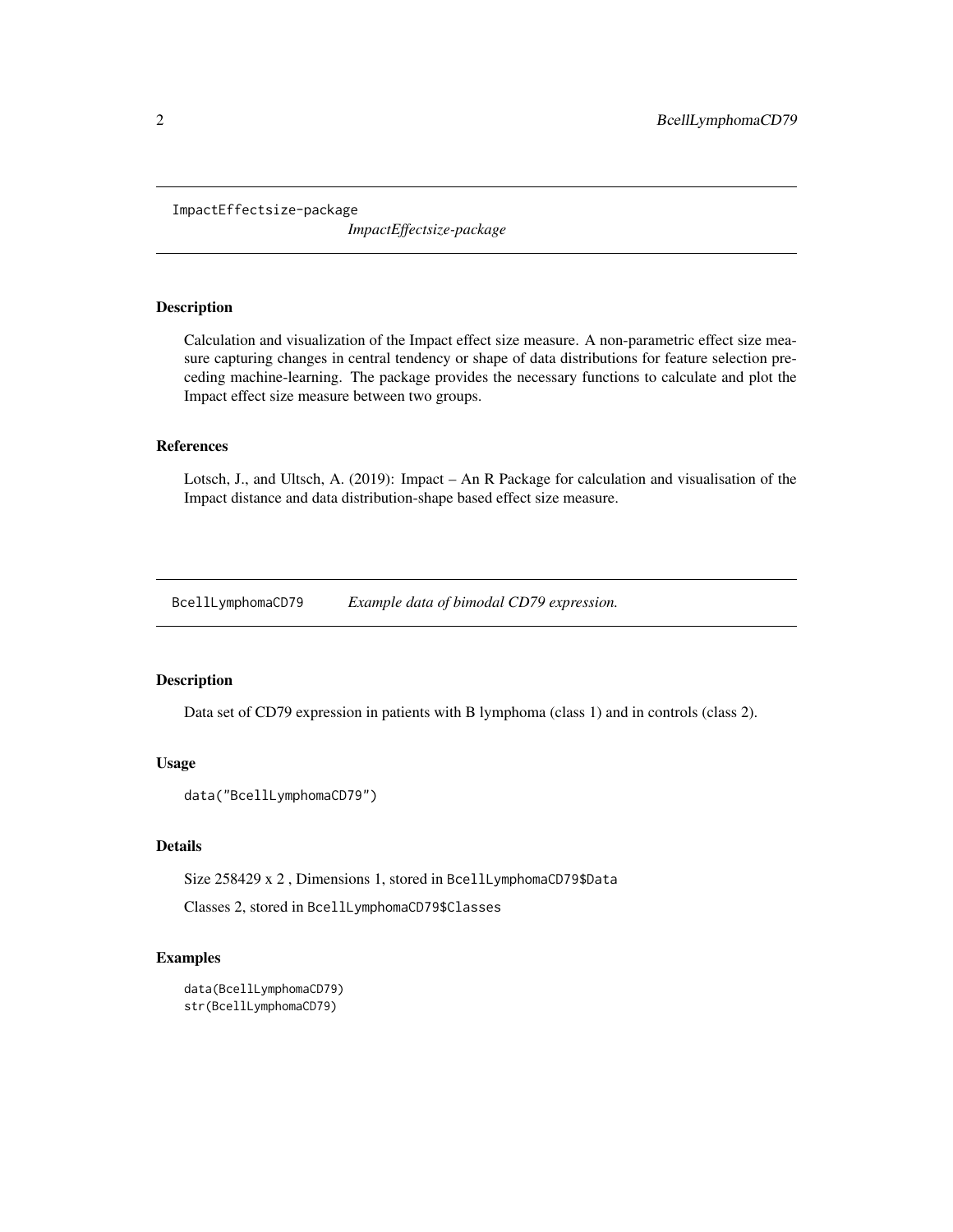<span id="page-2-0"></span>FeatureselectionData *Example data with two groups and the Impact effet size measure.*

#### Description

Dataset with 2 classes and 20 variables that allow class separation at varous degrees of difficulty.

#### Usage

```
data("FeatureselectionData")
```
#### Details

Size 2000 x 20 , Dimensions 1, stored in FeatureselectionData\$Var0001,...,FeatureselectionData\$Var0020 Classes 2, stored in FeatureselectionData\$Classes

#### Examples

```
data(FeatureselectionData)
str(FeatureselectionData)
```
FlowcytometricData *Example data of hematologic marker expression.*

#### Description

Data set of 8 flow cytometry-based lymphoma makers from 1,494 cells from healthy subjects (class 1) and 1,302 cells from lymphoma patients (class 2).

#### Usage

```
data("FlowcytometricData")
```
#### Details

Size 2796 x 9, Dimensions 1, stored in FlowcytometricData\$\$[CD3, CD4, CD8, CD11, CD19, CD103, CD200, IgM] Classes 2, stored in FlowcytometricData\$Classes

#### Examples

```
data(FlowcytometricData)
str(FlowcytometricData)
```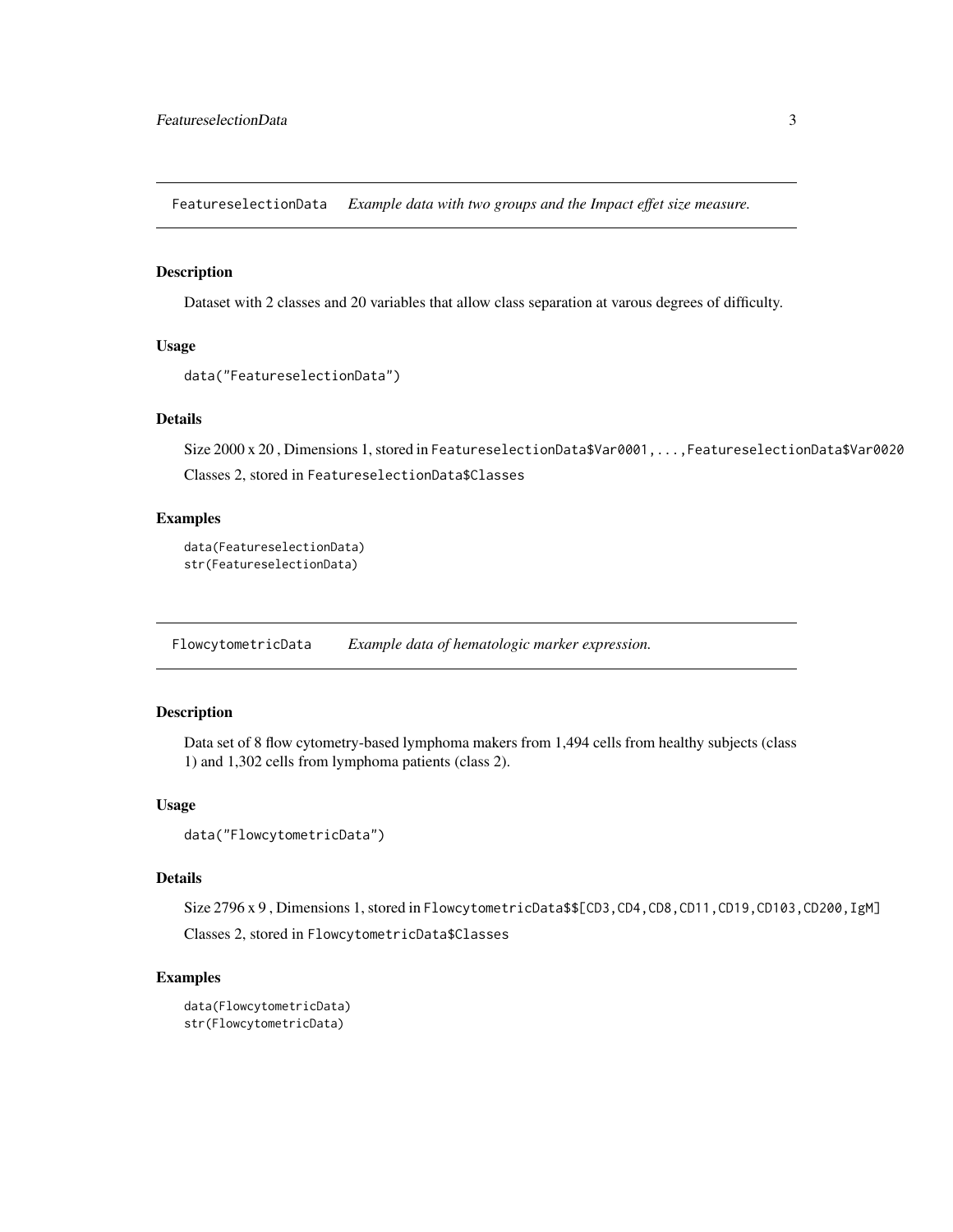<span id="page-3-0"></span>

#### Description

Calculates the Impact effect size measure that is based on the group distance and the difference in the shape of the data distribution between two groups.

#### Usage

```
Impact(Data, Cls, PlotIt = FALSE, pde = TRUE,
 col = c("red", "blue"), meanLines = FALSE, medianLines = FALSE, ...)
```
#### Arguments

| Data        | the data of both groups as a vector.                                                                               |
|-------------|--------------------------------------------------------------------------------------------------------------------|
| Cls         | the class information as a vector of similar length as the data vector.                                            |
| PlotIt      | plots the pdf of the two groups as Pareto density estimation.                                                      |
| col         | colors of the two lines to plot. Will be ignored if $PlotIt = FALSE$ .                                             |
| pde         | plots a standard pdf insted of a non-parametric Pareto density estimation. Will<br>be ignored if $PlotIt = FALSE.$ |
| meanLines   | adds perpendicular lines at the means of the two groups. Will be ignored if<br>$PlotIt = FALSE.$                   |
| medianLines | adds perpendicular lines at the medians of the two groups. Will be ignored if<br>$PlotIt = FALSE.$                 |
| $\ddots$ .  | more graphical parameters can be given as plot arguments if PlotIt = TRUE.                                         |

#### Value

Returns a list of value incuding the main result and intermediate results.

| Impact    | the main effect size measure.                                |
|-----------|--------------------------------------------------------------|
| MorphDiff | the extend of the group-difference in the shapes of the pdf. |
| CTDiff    | the extend of the difference in the group medians.           |

#### Author(s)

Jorn Lotsch and Alfred Ultsch

#### References

Lotsch, J., and Ultsch, A. (2019): ImpactEffectsize – an R Package for calculation and visualisation of the Impact distance and shape based effect size measure.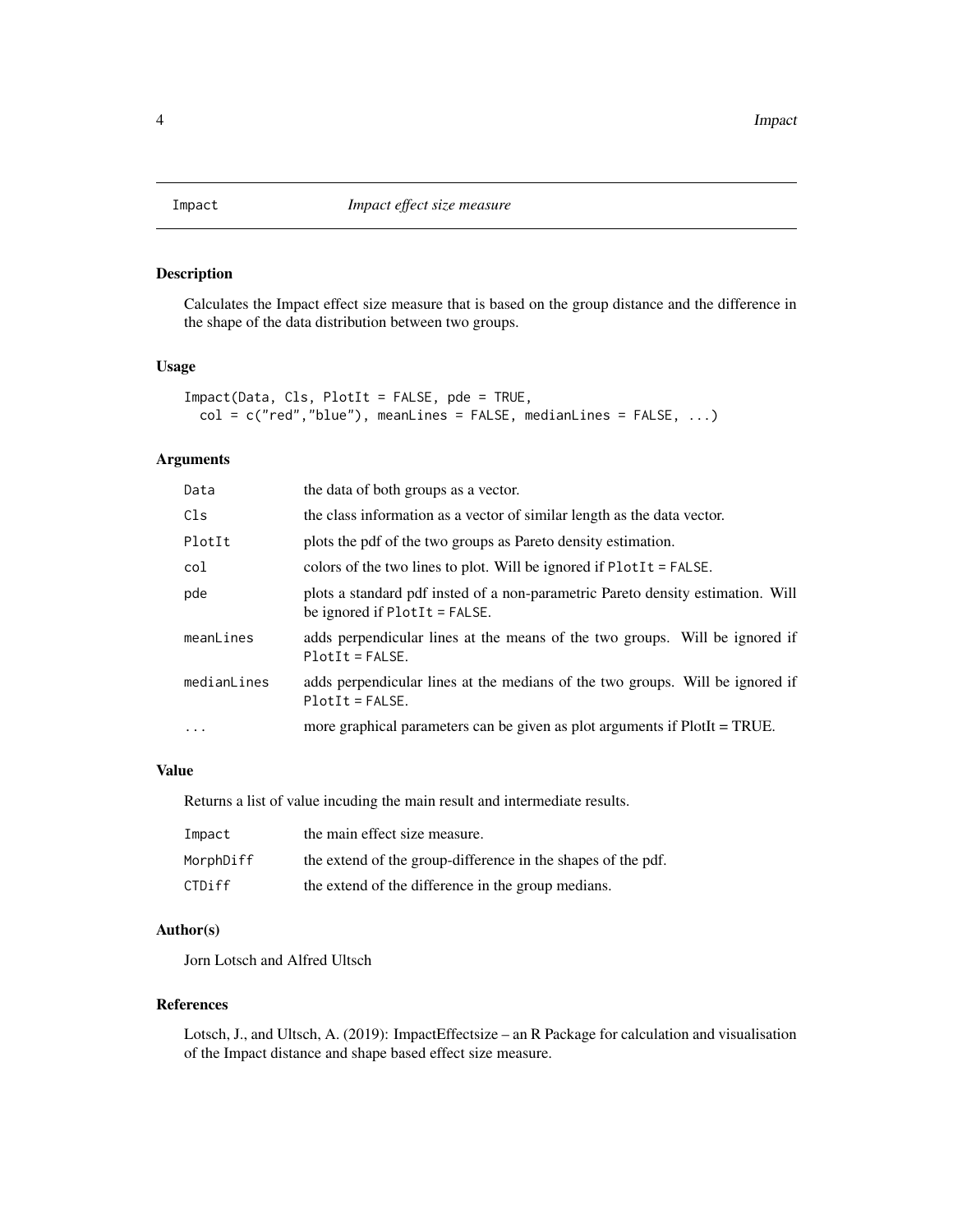#### <span id="page-4-0"></span>SameMeansData 5

#### Examples

```
## example 1
data("FeatureselectionData")
ImpactSize <- Impact(Data = FeatureselectionData$Var0011,
 Cls = FeatureselectionData$Classes, PlotIt = TRUE)
## example 2
data("BcellLymphomaCD79")
data("FeatureselectionData")
data("FlowcytometricData")
data("SameMeansData")
data("StocksFluctuation")
```

```
SameMeansData Example artificial data with two groups of same means but different
                        data distribution shapes.
```
#### Description

Dataset with 2 classes six variables were both classes have the same means but different shapes of the distribution.

#### Usage

```
data("SameMeansData")
```
#### Details

Size 2000 x 7 , Dimensions 1, stored in SameMeansData\$NOchangeInMandS,...,SameMeansData\$NegChi2andGauss Classes 2, stored in SameMeansData\$Classes

#### Examples

```
data(SameMeansData)
str(SameMeansData)
```
StocksFluctuation *Example data of stock fluctuation.*

#### Description

Data set of Log ratios of daily changes of  $n = 5,522$  for 10 German stocks with low fluctuation (class 1) or high fluctuation (class 2).

#### Usage

```
data("StocksFluctuation")
```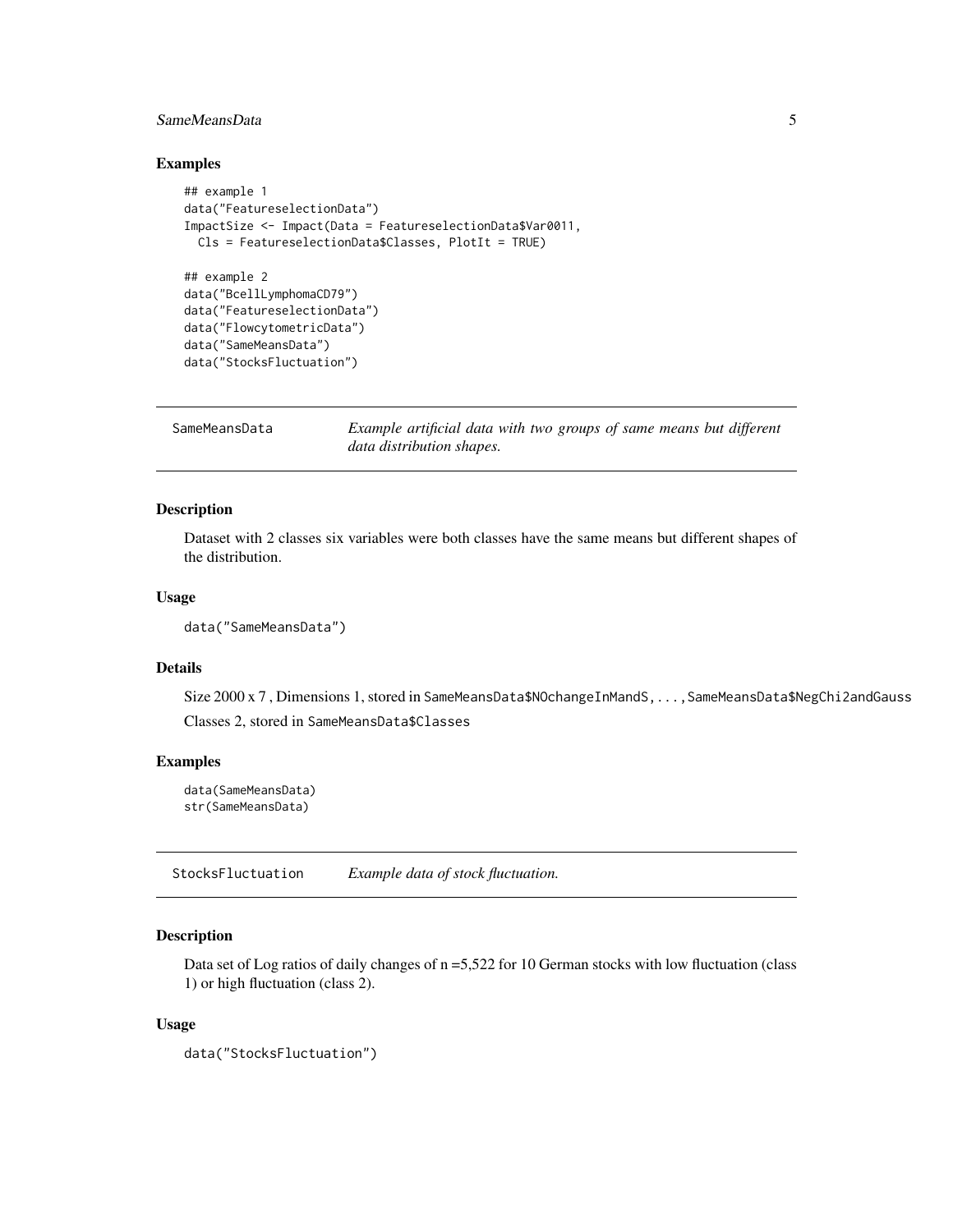#### Details

Size 5522 x 2, Dimensions 1, stored in StocksFluctuation\$logFluctuation

Classes 2, stored in StocksFluctuation\$Classes

#### Examples

```
data(StocksFluctuation)
str(StocksFluctuation)
```